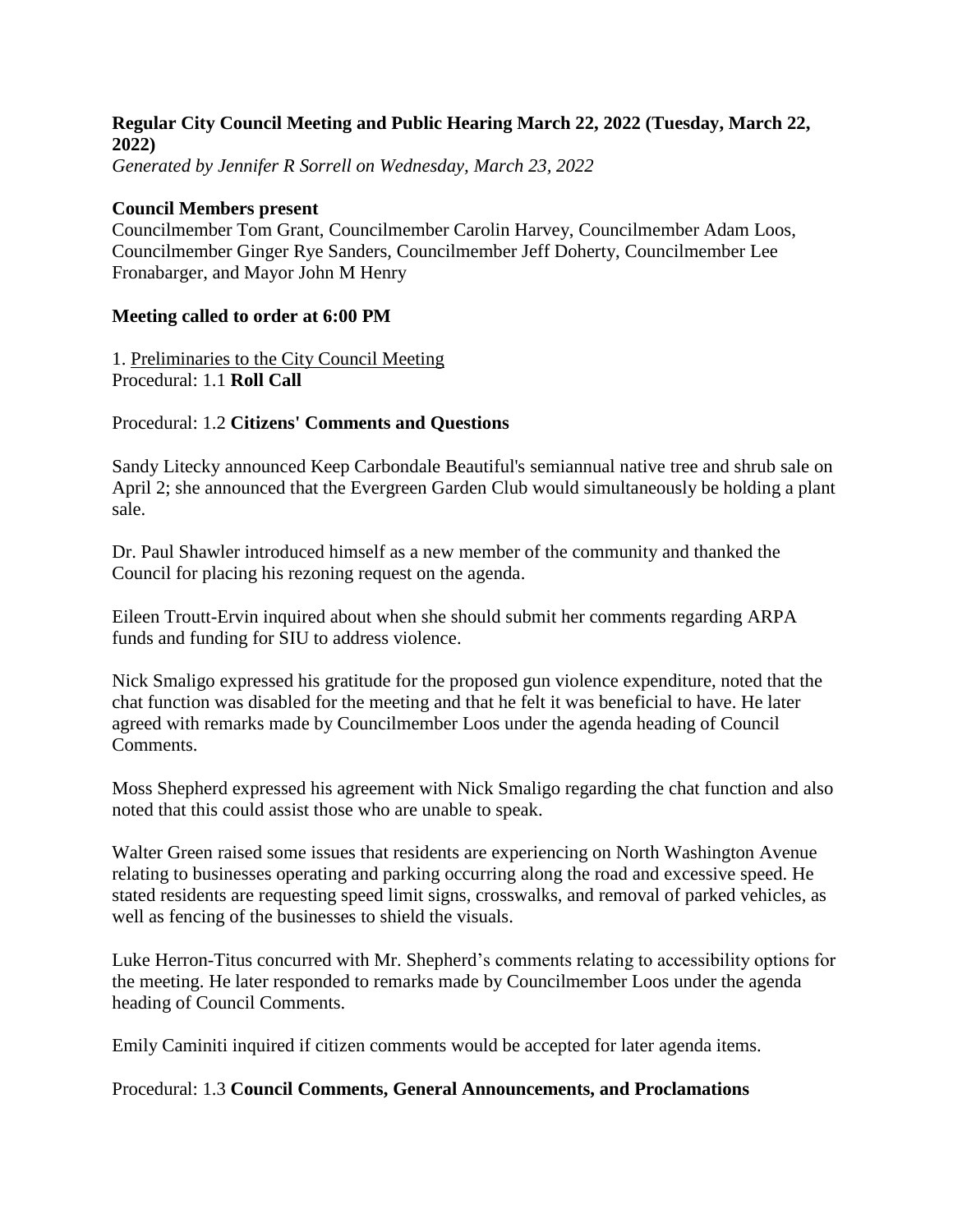Councilmember Rye Sanders announced that Melvin Green Macklin is working on a pictorial biographical publication of the life and legacy of Margaret Jean Simon Nesbitt, with the publication expected between December and January, but orders can be placed now. Councilmembers Doherty and Grant expressed their interest in obtaining a copy of the book.

Councilmember Doherty inquired about the absence of the chat function.

Councilmember Loos concurred with Mr. Green's comments about North Washington and responded to Mr. Herron-Titus' suggestion that Council was seeking to duck conversation. He noted that he found the chat comments useful.

Councilmember Harvey called a point of order due to citizen comments occurring under the Council comments section of the agenda.

Councilmember Doherty noted that Les Winkler has written articles about turning the Shawnee National Forest into a National Park; he suggested the City should initiate this effort by passing a Resolution in support of such a proposal and sharing it with other counties and municipalities in southern Illinois, western Kentucky, and southeast Missouri.

Councilmember Grant agreed with Councilmember Doherty's suggestion relating to the national park designation.

## 2. Public Hearings and Special Reports Information: 2.1 **SIMMS Design Team Presentation of 60% Construction Documents**

Thad Heckman, Jarus Jones, and Mark Bollman presented an update on the SIMMS 60% complete construction plans review; approvals and easements from Canadian National and IDOT had been obtained.

Council inquired about the elimination of the second floor and if the design could accommodate an eventual expansion to a second floor; asked about a zoning requirement for a second floor and if a variance request would be required; expressed concern about the drop-off lane/exit on Walnut and the potential for backup; requested a schedule for the plan completion and bidding; whether the façade gave an appearance of a second floor; inclusion of lighter sections on the clock tower to reflect multi-color spotlights lights; the proximity of the dog walk to the platform; concern about the sufficiency of handicap parking spaces; and inquired about the naming of the multimodal center after a civil rights leader.

Discussion, Information: 2.2 **Founder's Park Presentation**

Founders' Park subcommittee members Tom Grant and Ed VanAwken presented detailed information about the history of the park location, the schematics drawn for the proposed layout for the park, and the interest expressed by community organizations in the development and fundraising.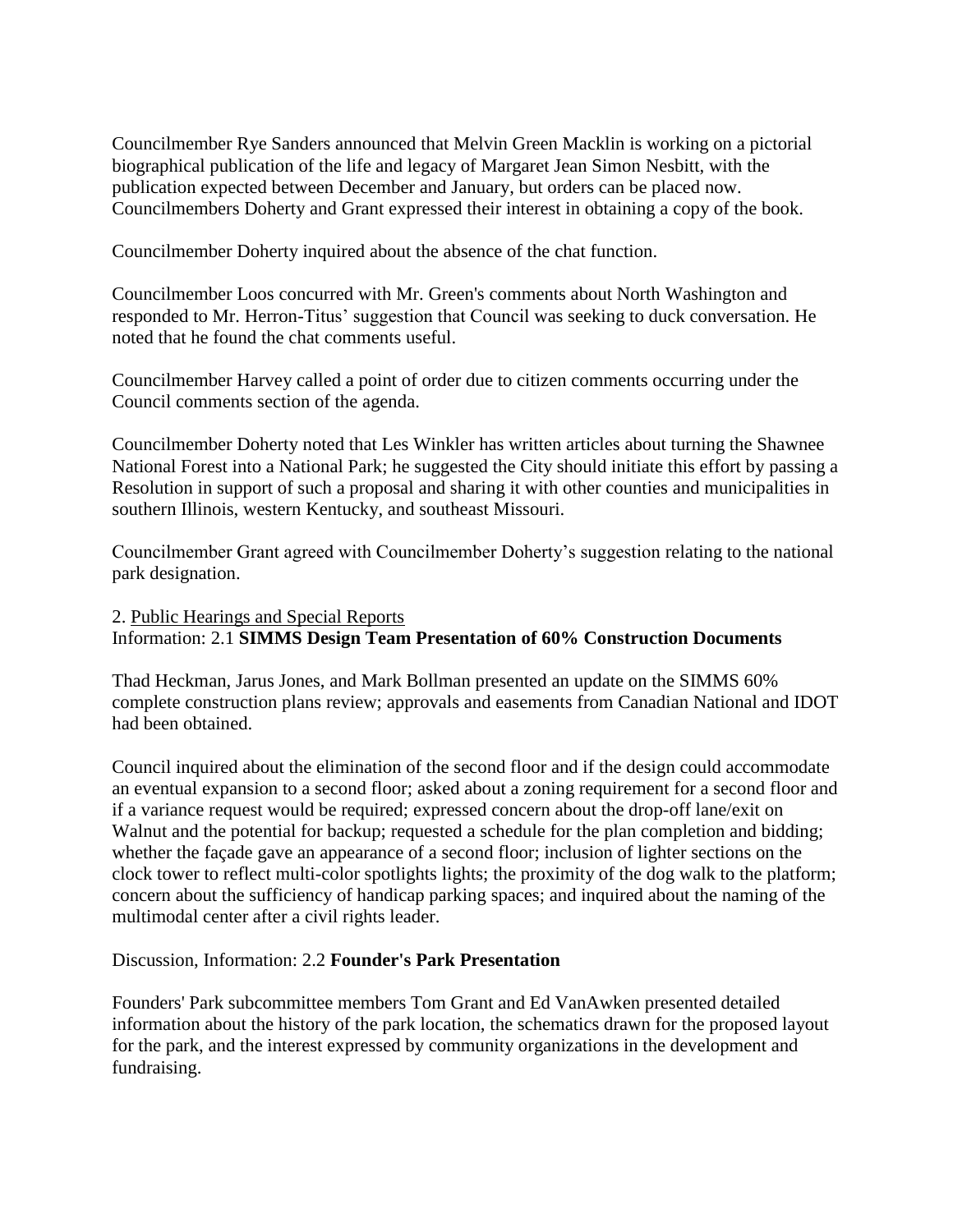Council commented on the existing available parking directly across the street from the park, replacing basketball hoops at the park, discussion about whether there was a need or support for parking on the site, requested additional detail about the proposed kiosks, and urged caution to be mindful of the feelings of the citizens with relation to the use of the Union flag.

Nancy Maxwell commented about her issues with the SIMMS presentation, specifically that it was not to be named after a civil rights leader, the location of a dog walk on the property, and that all white businesses would be located in it. She later gave a strongly voiced response to Mr. VanAwken's suggestions relating to the inclusion of the Union flag in one of the displays.

Luke Herron-Titus responded with his understanding of Ms. Maxwell's comments.

#### 3. Consent Agenda of the City Council

Action (Consent): 3.1 **Minutes from the Regular City Council Meeting of March 8, 2022** Resolution: Approve the minutes from the regular City Council meeting of March 8, 2022

### Action (Consent): 3.2 **Approval of Warrant for the Period Ending: 03/04/2022 for the FY 2022 Warrant 1428 in the Total Amount of \$799,088.72**

Resolution: Accept the following report of payments made for the period ended: 03/04/2022 totaling \$799,088.72 *(Exhibit A-03-22-2022)*

### Action (Consent): 3.3 **Acceptance of Approved Meeting Minutes from Boards, Commissions, and Committees** Resolution: Accept the approved meeting minutes from Boards, Commissions, and Committees and place them on file.

Action (Consent): 3.4 **Appointment to Boards and Commissions** Resolution: Council is requested to approve the Mayor's recommended appointment to Boards and Commissions

Action (Consent): 3.5 **Resolution Naming a Future City Facility the Southern Illinois Multimodal Station** Resolution: Approve a resolution naming a future City facility the Southern Illinois Multimodal Station. *(Resolution 2022-R-13; Exhibit B-03-22-2022)*

## Action: 3.6 **Approve the Purchase of Three (3) F-150 Lightning Electric Vehicles from Vogler Ford of Carbondale, Illinois in the Amount of \$158,769**

#### *Pulled by A Loos*

Action: 3.7 **Ordinance Approving a Text Amendment to Title 15 of the Carbondale Revised Code Regarding Ground Mount Solar Energy Systems**

#### *Pulled by J Doherty*

Action (Consent): 3.8 **Ordinance Authorizing a Budget Adjustment to Increase the FY 2022 Budgeted Expenditures for the use of American Rescue Plan Act of 2021 (ARPA) funds**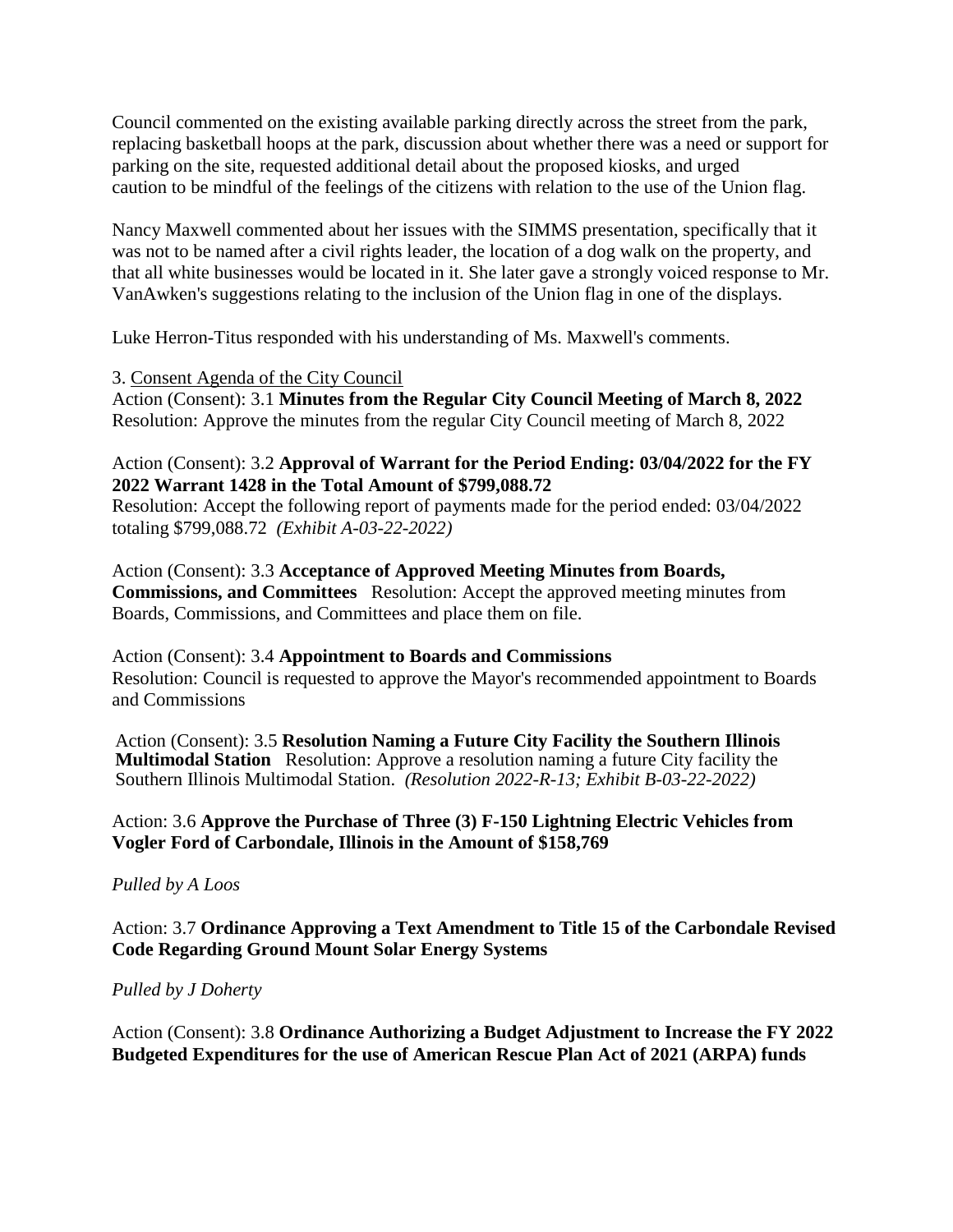Resolution: Approve an Ordinance Authorizing a Budget Adjustment to Increase the FY 2022 Budgeted Expenditures for the use of American Rescue Plan Act of 2021 (ARPA) funds in the amount of \$1,095,146 *(Ordinance 2022-08; Exhibit D-03-22-2022)*

Action (Consent): 3.9 **Ordinance Authorizing a Budget Adjustment to Increase FY 2022 General Fund and Debt Service Fund in the total Amount of \$40,585,000 for the issuance of the 2022 General Obligation Bonds for the funding of Public Safety Pensions.** Resolution: Approve an Ordinance Authorizing a Budget Adjustment to Increase the FY 2022 Budget in the Amount of \$40,585,000 for the issuance of the 2022 General Obligation Bonds on

March 1, 2022. *(Ordinance 2022-09; Exhibit E-03-22-2022)*

### Action (Consent): 3.10 **Approval of Consent Agenda Items**

Resolution: Approve all Consent Agenda items not pulled for separate consideration

Council confirmed that the bonds had already been issued and that this action was strictly ministerial.

MOTION: Approve all Consent Agenda items not pulled for separate consideration

Motion by Lee Fronabarger, second by Carolin Harvey. Final Resolution: Motion Carries Yea: Tom Grant, Carolin Harvey, Adam Loos, Ginger Rye Sanders, Jeff Doherty, Lee Fronabarger, John M Henry

## Action: 3.6 **Approve the Purchase of Three (3) F-150 Lightning Electric Vehicles from Vogler Ford of Carbondale, Illinois in the Amount of \$158,769**

Council noted the reason for pulling the item, the history behind the item, concern about the appearance of impropriety, preference to change the Ordinance rather than use this ad hoc workaround, and noted that the background requires a vote of 5 of the 7 Council members present.

MOTION: Approve the purchase of (3) F150 Lightning electric vehicles from Vogler Ford of Carbondale, Illinois in the amount of \$158,769.

Motion by Lee Fronabarger, second by Carolin Harvey. Final Resolution: Motion Carries Yea: Tom Grant, Carolin Harvey, Ginger Rye Sanders, Jeff Doherty, Lee Fronabarger, John M Henry Nay: Adam Loos

# Action: 3.7 **Ordinance Approving a Text Amendment to Title 15 of the Carbondale Revised Code Regarding Ground Mount Solar Energy Systems**

Concern about the aesthetics for possibly 1600 square feet of ground-mounted panels with no screening requirements, whether the Council should require screening or leave it to the neighbors to complain, question about allowing up to 12 months to remove an abandoned or damaged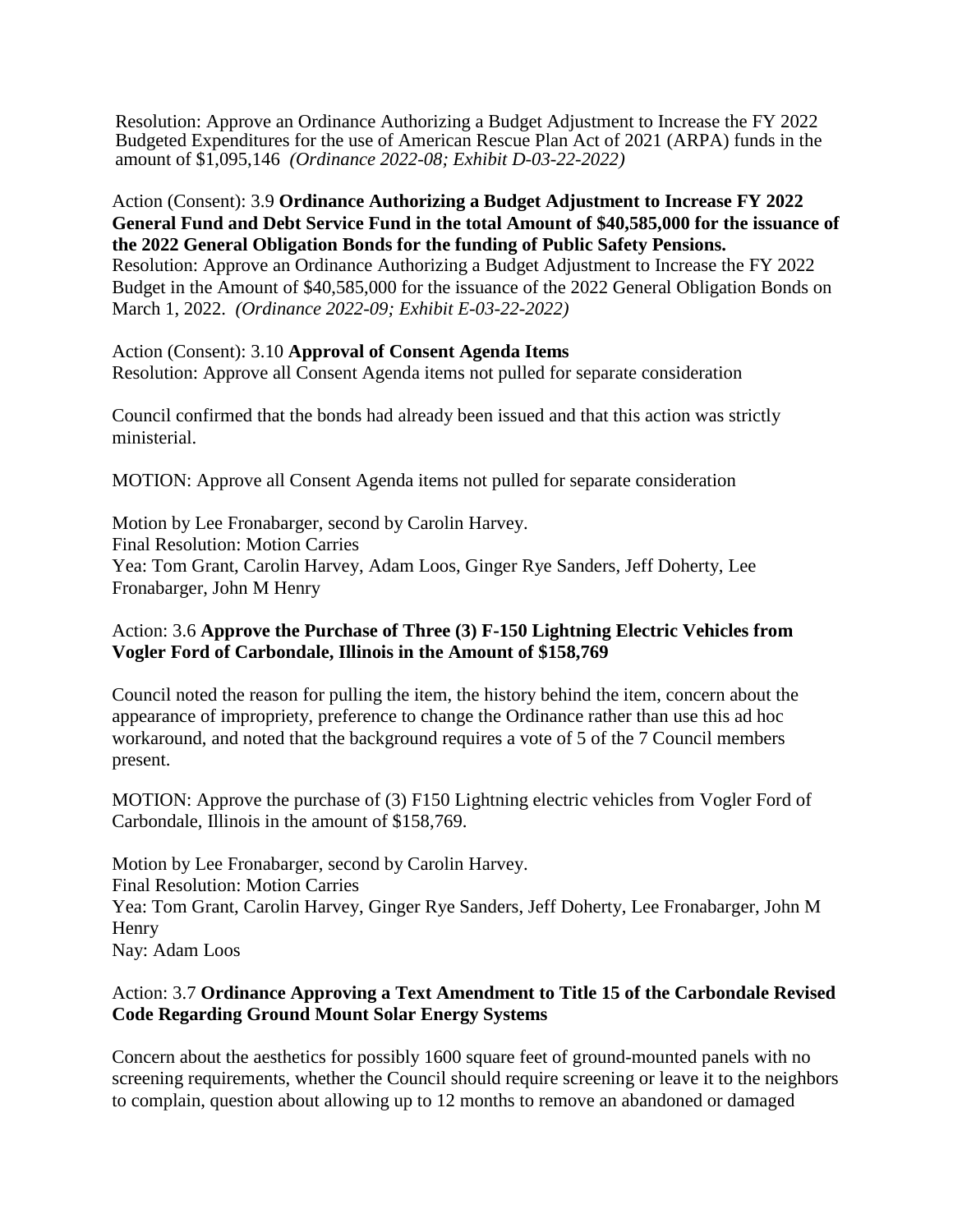system, to which zoning districts would this actually apply and questions about how this would apply in a hypothetical situation,

Matthew Benson, representing AES Solar, commented that he believes the proposed code to be reasonably accommodating.

Sandy Litecky noted that the Planning Commission retained the 10 foot set-backs required for accessory uses to which Mr. Benson responded.

MOTION: Approve an Ordinance Amending Title 15 of the Carbondale Revised Code to Define and Regulate Ground Mount Solar Energy Systems

Motion by Tom Grant, second by Carolin Harvey. Final Resolution: Motion Carries Yea: Tom Grant, Carolin Harvey, Adam Loos, Ginger Rye Sanders, Jeff Doherty, Lee Fronabarger, John M Henry

4. General Business of the City Council Action: 4.1 **Approve a Proposal from SIU in the Amount of \$64,391 to Complete a Needs Assessment of Violence**

*Note from Clerk: Discussion during this item extended to approximately one hour ten minutes. Minutes are not intended to provide a verbatim transcript of the discussion, but rather to reflect the action taken by the public body and to provide a brief summary of the subject matter and discussion. To review the audio/video for the verbatim record, please review the streaming/video archive on the City's website or contact the City Clerk for assistance in locating the same.* 

Questions and Comments from Council:

Council inquired if City had reached out to SIU to see if they would want to participate in this proposal, question about the personnel listed in the diagram, concern about the timing of the community survey in the proposed timeline, shared their individual preferences for the timeline, concern about the lack of financial commitment from local organizations, a need for detailed responses and plans as a result of the needs assessment, an inquiry about the administrative cost percentage for administering the grant, how they envisioned the funds being held by the City and not by SIU, funding going directly to the organizations instead of SIU, whether the ARPA consultant was needed if the City was considering the ARPA fund earmarks for this plan, how they envisioned the role of the ARPA consultant would be in this process and the funds being held by the City, not SIU, the consultant being utilized for reporting for the full amount of funds, inquiry about the survey being available to those without internet access, concern about only utilizing the water bills to advertise the availability of the survey, a preference to include utilization of SIU's resources to provide outreach to students, noting concern about those without technology access being left out, a suggestion to take a standardized survey out into the neighborhoods.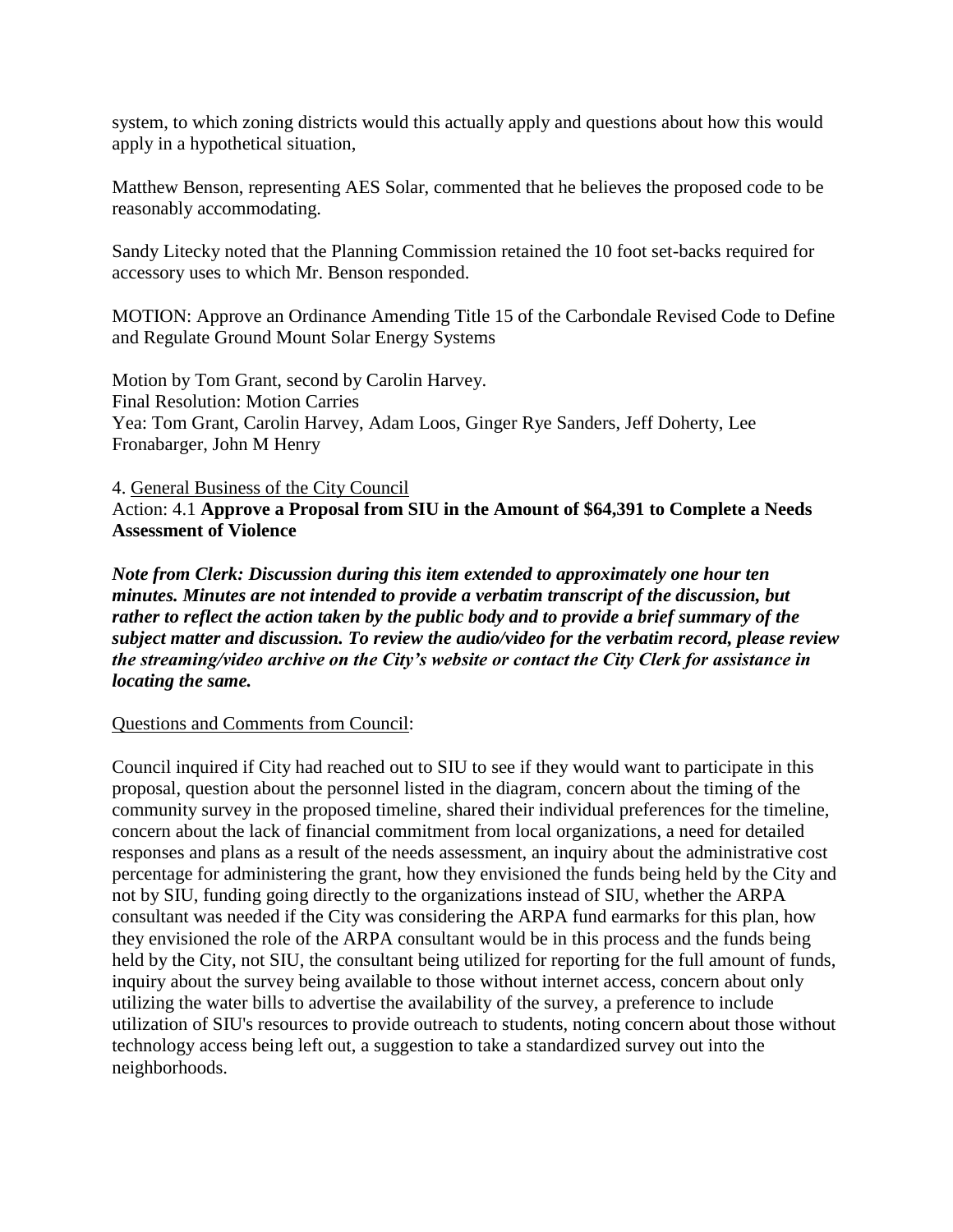Following citizen comments, Council suggested slowing down the timeline, asked the SIU representatives what the expected response rate would be and where prior efforts had occurred, a desire to see that the outreach starts from the very beginning and whether that should be included in the motion, that the current timeline be extended to September, a request from the team about how they can include the feedback from the community into the plan, ensuring that the community be involved in the development of the needs assessment, concern that SIU may not be able to develop a good needs assessment, and discussed what amendments to include in the motion to ensure thorough community involvement.

### Citizen Comments and Questions:

Chastity Mays noted her disapproval of this proposal, noting that it is disconnected from the community, agreed with Councilmembers Harvey and Rye Sanders, that she was not in favor of a digital survey, expressed a preference for personal one-on-one approach, and the City's intent to use Black work to achieve the stated goal.

Nick Smaligo requested clarification about an earlier comment regarding the percentage going to community organizations, the need for collaboration with community organizations in designing the assessment, and his preference to work with SIU Social Work rather than the ARPA Consultant to develop and disseminate the survey.

Jason Grenman noted he has concern about the process thus far, specifically the pressure of time and cost, concern about specific sections of the proposal, and the need to improve communication with community and community groups.

Nancy Maxwell concurred with Chastity Mays and Jason Grenman, her issues with SIU seeking to be involved at this point, noted that a survey wasn't necessary because people have already been living and working this, commented on her knowledge and experience, and that community organizations should be paid for their involvement.

Eileen Troutt-Ervin noted that SIU has high administrative costs, her objection to SIU's involvement, noted that the Sparrow Coalition has several groups that report to them who have been doing the work, and concern about the amount of funds which will be left after the costs for administration are spent.

Micki Weaver indicated she would feel more comfortable if the nature of the research group were to change to include perspectives from other departments from the campus.

Nick Smaligo noted that there had been advocacy to look at a non-police approach to addressing gun violence and that their proposal was inclusion of groups such as Cure Violence, and concern about this approach utilizing SIU instead of the approaches advocated for previously.

Abdul Haqq commented that Illinois asked for volunteers to review juvenile justice program grant applications, that the City could employ someone on staff to administer the grants, inclusion of people and organizations impacted by violence in the surveys, that the surveys should be targeted and incorporate the organizations which have already been involved in the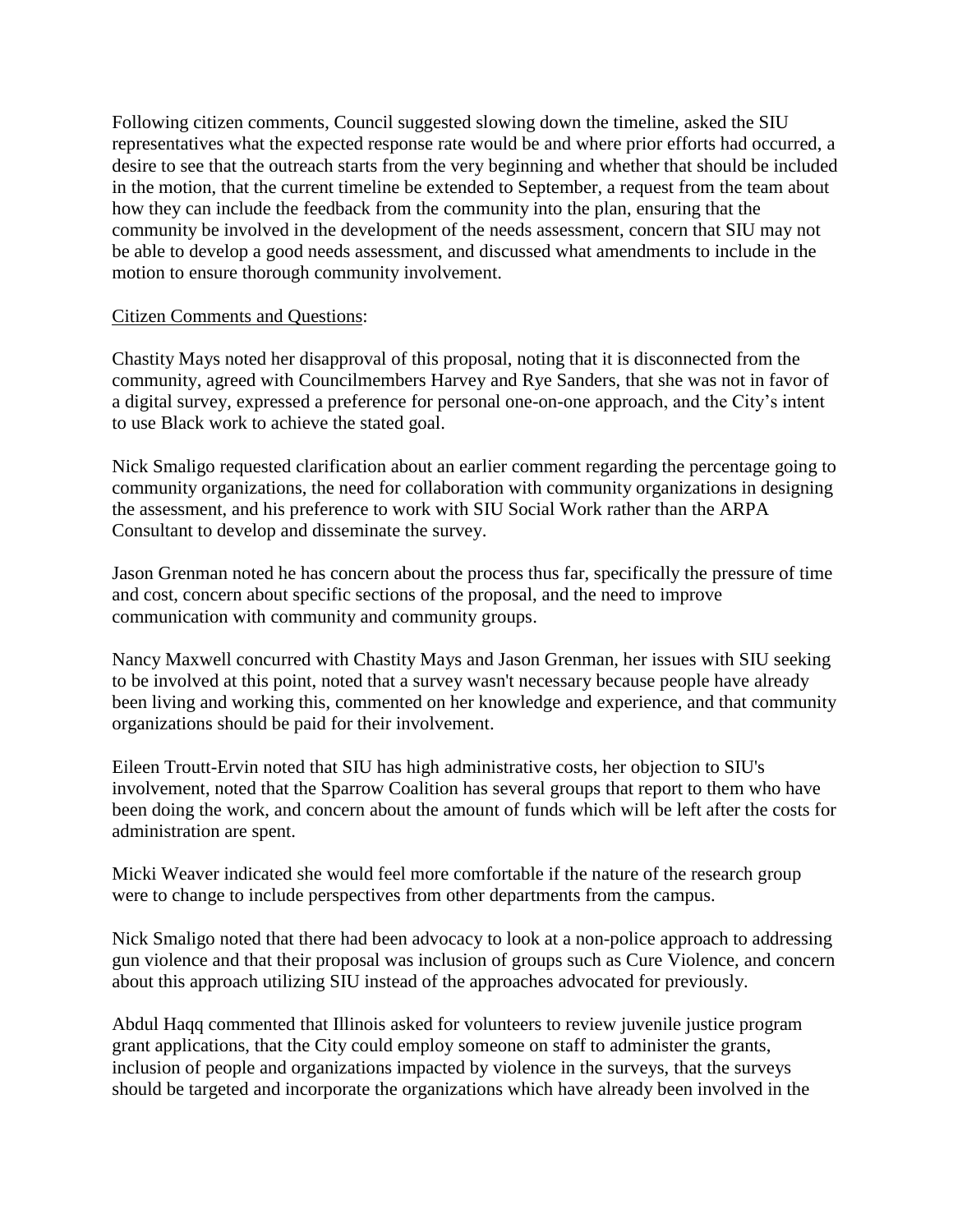community, and the funds for SIU to administer the program could be used for a community board to do that work.

Sarah Buila spoke to the inclusion of community, the history of how the plan began, her sense of a foundation of distrust which needs to be addressed, and asked folks to reach out to her to try to work through how to address the sense of distrust.

MOTION: Approve a proposal from SIU to complete a needs assessment in the amount of \$64,391, amending the timeline through the end of September to ensure inclusion of students, and another amendment to ensure that there be a strong emphasis of community inclusion in the entire process in the development of the needs assessment.

Motion by Jeff Doherty, second by Lee Fronabarger. Final Resolution: Motion Carries Yea: Tom Grant, Carolin Harvey, Adam Loos, Ginger Rye Sanders, Jeff Doherty, Lee Fronabarger, John M Henry

### Discussion: 4.2 **City Council Discussion of Community Agency Funding Requests for the FY2023 Fiscal Year Budget**

A ten-minute break was observed at 8:50 p.m. and Agenda Item 4.3 was heard out of order.

Councilmember Fronabarger concurred with Staff, indicated he would like to give \$10,000 to St. Francis CARE, and inquired if new requesters would have to meet the same requirements such as fundraising training and grant fund searching at the Carbondale Public Library for grant opportunities.

Councilmember Doherty indicated he agreed in principal with the recommendation from the City Manager, expressed a desire to see a more comprehensive community strategy, including some of these proposals with ARPA funding, proposed funding current organizations at same level for FY 2022 in delivering services, and increases and new programs consider under ARPA funds.

Councilmember Loos asked about the cost for the NFP courses, commented on the history of some of the organization have with Carbondale, and asked what is in place to see how funds would be spent and goals achieved.

Councilmember Harvey asked if funds were distributed on a quarterly basis depending on if they turn in their quarterly reports.

City Manager Williams requested direction from Council on what to budget. There was discussion about the spreadsheet provided, whether the recommendation is to fund with ARPA funds or City funds, funding at higher listed levels due to inflation, prior funding reductions, and because they continued to provide services during COVID, noting that the higher funding will not be sustainable forever, whether funding from ARPA for this request would eliminate their opportunity to apply for different programming requests utilizing ARPA funds, suggestions to fund the status quo and fund any remaining with ARPA funds; there was some confusion about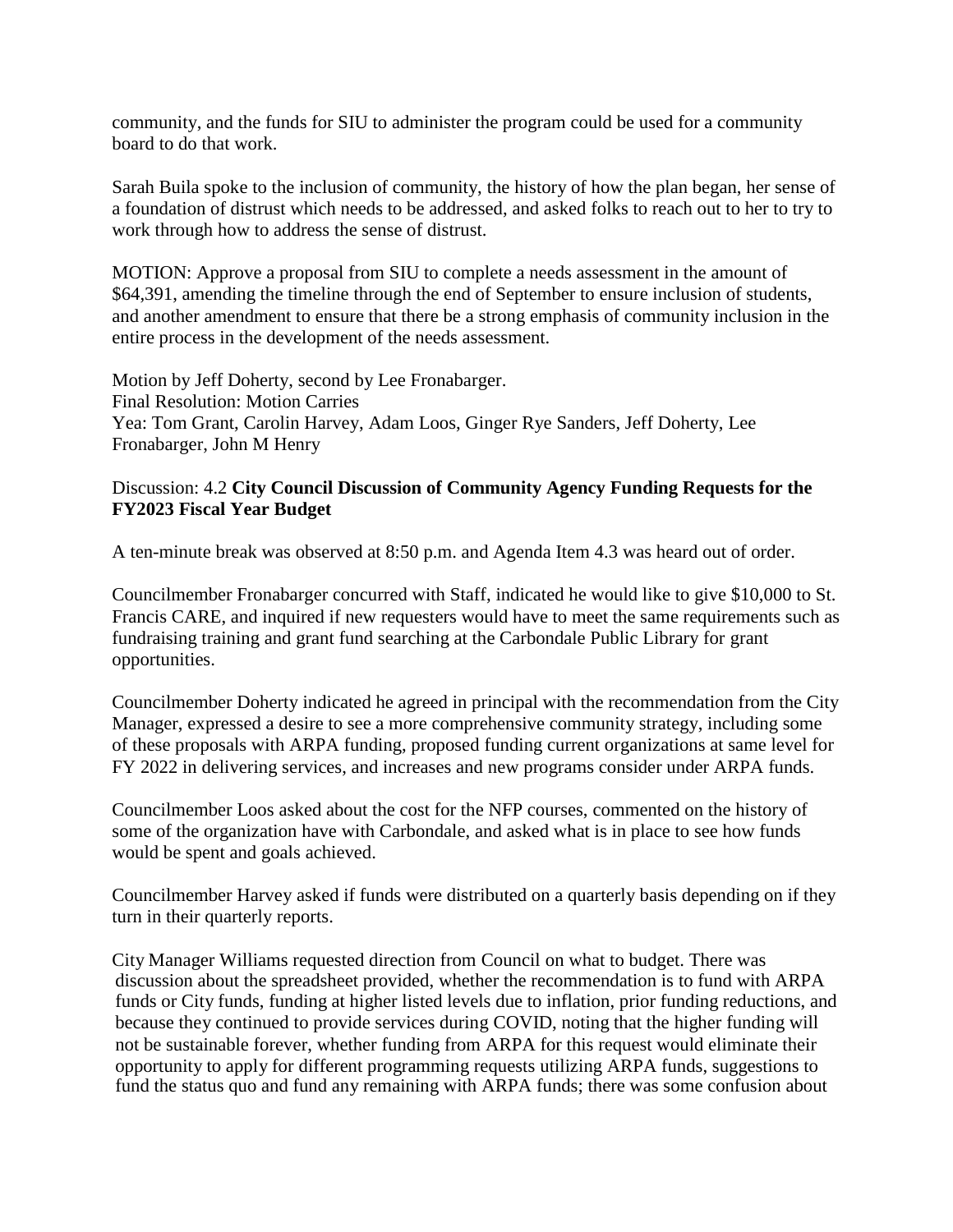what the recommendation was.

Dan Poulos asked about the process the city utilizes in drafting the recommendations for city funding.

Jason Grenman offered the Human Relations Commission to assist in coordination in order to prevent duplication.

Jessica Lynn spoke on behalf of Carbondale Spring's food autonomy initiative and gave a breakdown of how the funds were utilized.

Leah Maciell spoke on behalf of the Southern Illinois food Collaborative Kitchen and requested clarification of what the funding plan was.

Abdul Haqq commented on the increased costs for food and fuel and the static level of funding.

Action: 4.3 **Ordinance to Approve, or a Resolution to Deny, the Rezoning of 3436 South Illinois Avenue From R-1-8D, Low Density Two Unit Dwellings, District to PAR, Professional Administrative Residential, District**

Paul Shawler thanked the Council for their consideration of this item.

MOTION: Approve an Ordinance Rezoning 3436 South Illinois Avenue From R-1-8D, Low Density Two Unit Dwellings, District to PAR, Professional Administrative Residential, District

Motion by Adam Loos, second by Jeff Doherty. Final Resolution: Motion Carries Yea: Tom Grant, Carolin Harvey, Adam Loos, Ginger Rye Sanders, Jeff Doherty, Lee Fronabarger, John M Henry *(Ordinance 2022-10; Exhibit F-03-22-2022)*

## Discussion: 4.4 **City Council Discussion and Public Comment in Regards to Carbondale Police Department Surveillance Systems**

There was discussion about whether to proceed with this item or defer to another meeting.

Nick Smaligo expressed his concern about the effects of living under near-total surveillance on society, noting that cameras did not deter crime, that cameras and removing violent offenders has yielded an increase in crime, and his concern about preserving political freedom for possible revolution.

Chastity Mays indicated that the cameras are another example of a disconnect between the City and the solution to problems.

5. Adjournment of the City Council Meeting Procedural: 5.1 **Adjourn meeting**